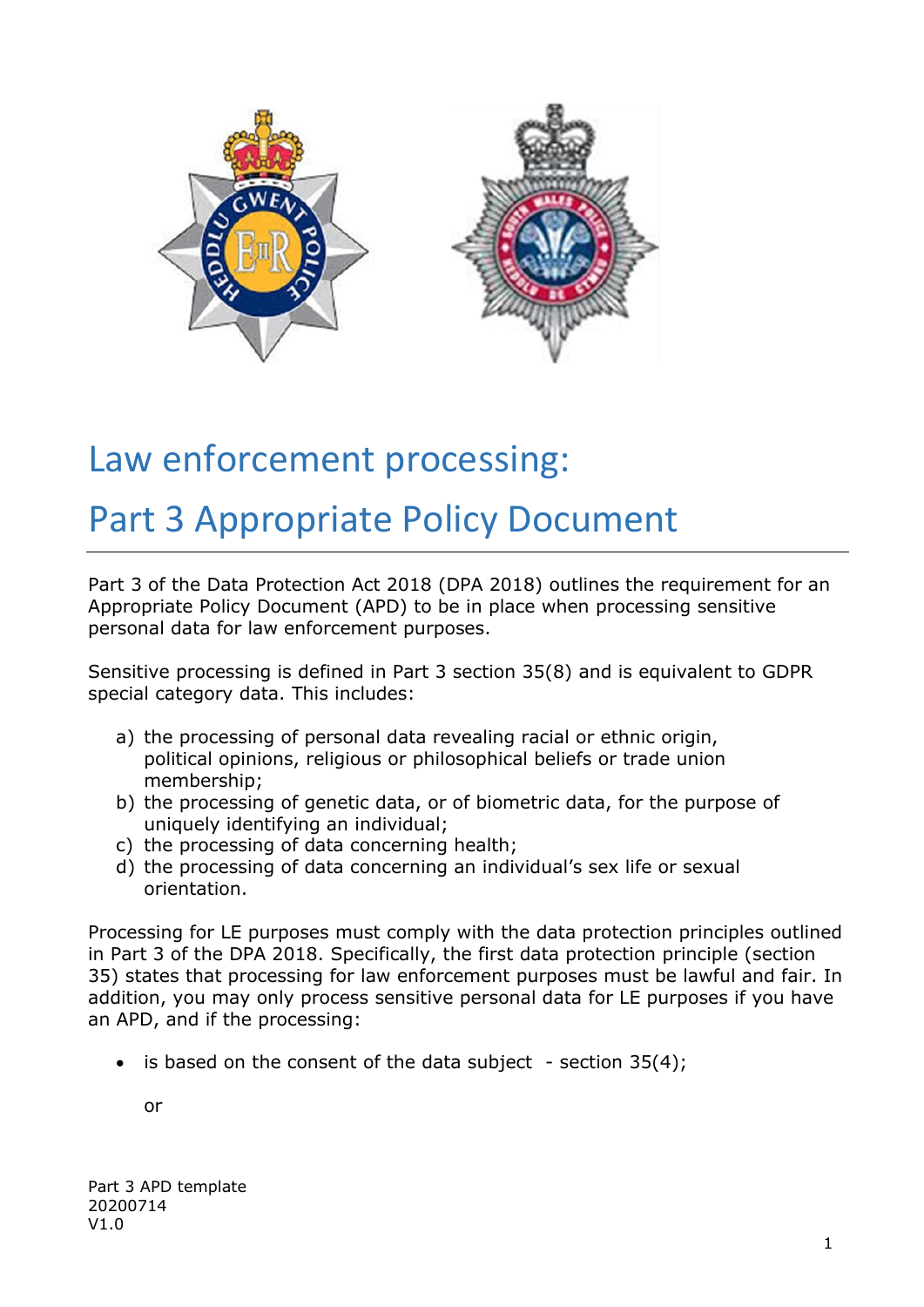• is strictly necessary for the LE purpose and is based on a Schedule 8 condition - section 35(5).

The purpose of this document is to demonstrate that the processing of sensitive data is compliant with the requirements of Part 3 section 42 of the DPA 2018. Section 42(2) specifies that for the above processing, the APD should:

- (a) explain the procedures for securing compliance with the law enforcement data protection principles;
- (b) explain the policies as regards the retention and erasure of personal data, giving an indication of how long the personal data is likely to be retained.

This document is a general policy for sensitive processing by the force. Where there are potentially high risks as a result of specific processing activities, a tailored policy document will be produced in respect of that activity, however this will be on an exceptional basis.

This APD must be kept under review and will need to retain it until six months after the date the relevant processing is stopped.

### Description of data processed

Give a brief description of each category of sensitive data processed

- Racial or ethnic origin;
- Political opinions;
- Religious or other beliefs of a similar nature;
- Trade union membership;
- Physical or mental health or condition;
- Sexual life;
- Offences and alleged offences;
- Criminal proceedings, outcomes and sentences;
- Cautions, reprimands and warnings;
- Physical identifiers, including DNA, fingerprints, and other genetic samples;
- Photograph, Sound and visual images;
- Criminal Intelligence;
- Information relating to safety;
- Incidents, and Accident details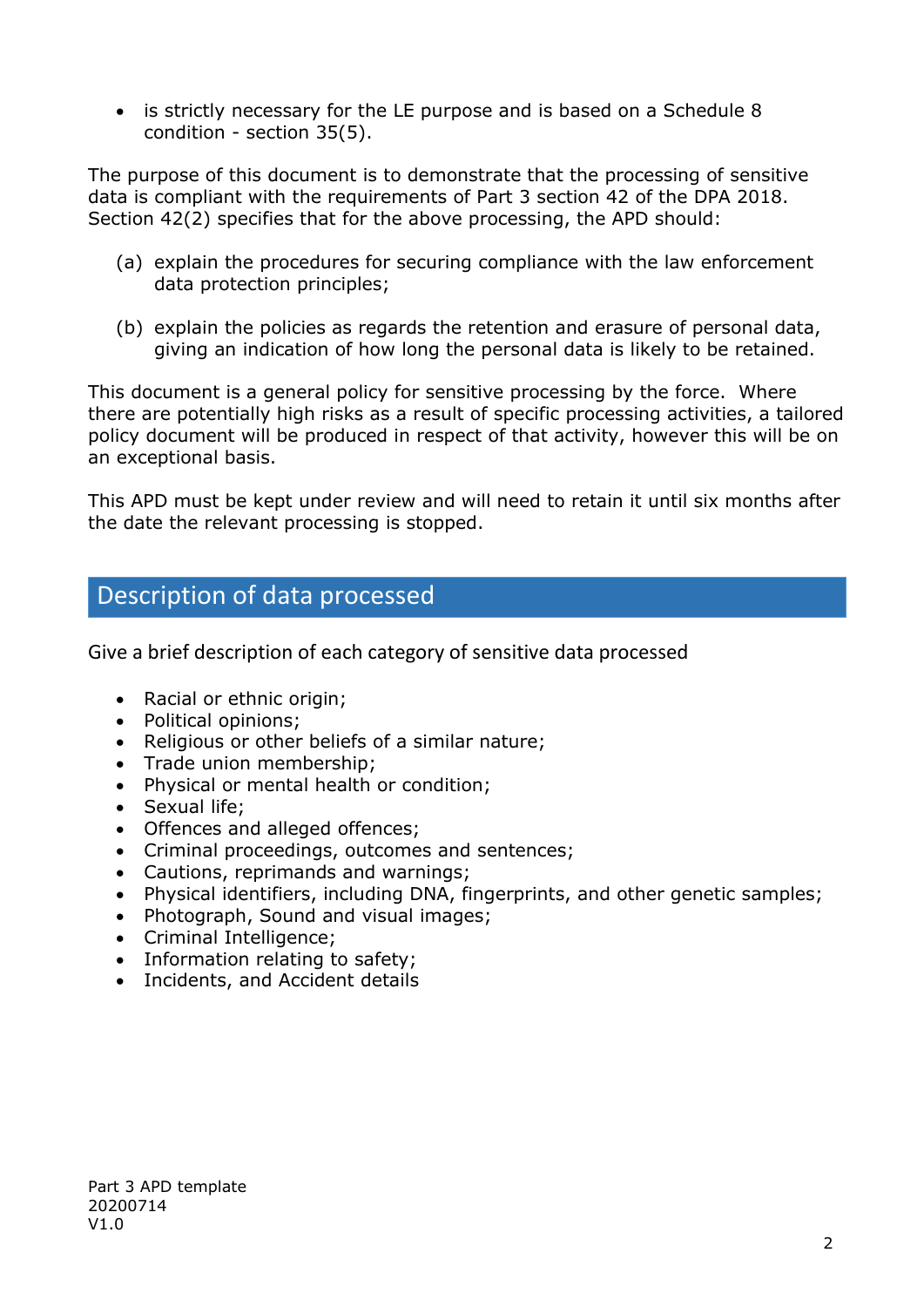# Consent or Schedule 8 condition for processing

For the specific sensitive data you are processing for law enforcement purposes, explain whether you are relying on consent or a specific Schedule 8 condition for processing. Alternatively, you may wish to provide a link to your privacy policy, your record of processing or any other relevant documentation:

Statutory etc. purposes - is necessary for the exercise of a function conferred on a person by an enactment or rule of law, and is necessary for reasons of substantial public interest

Administration of justice

Protecting individual's vital interests

Safeguarding of children and of individuals at risk - protecting an individual from neglect or physical, mental or emotional harm, or protecting the physical, mental or emotional well-being of an individual who is aged under 18, or aged 18 or over and at risk.

The processing is carried out without the consent of the data subject and the processing is necessary for reasons of substantial public interest.

- In the circumstances, consent to the processing cannot be given by the data  $\Box$ subject;
- $\Box$ in the circumstances, the controller cannot reasonably be expected to obtain the consent of the data subject to the processing;
- $\Box$ the processing must be carried out without the consent of the data subject because obtaining the consent of the data subject would prejudice the provision of the protection.
- "At risk" An individual aged 18 & over is at risk if the controller has  $\Box$ reasonable cause to suspect the individual has needs for care and support, is experiencing, or at risk of, neglect or physical, mental or emotional harm, and as a result of those needs is unable to protect himself or herself against the neglect or harm or the risk of it.

Personal data already in the public domain – manifestly made public by data subject

Legal claims:

- necessary for the purpose of, or in connection with, any legal proceedings  $\Box$ (including prospective legal proceedings),
- necessary for the purpose of obtaining legal advice, or  $\Box$
- $\Box$ otherwise necessary for the purposes of establishing, exercising or defending legal rights

Part 3 APD template 20200714 V1.0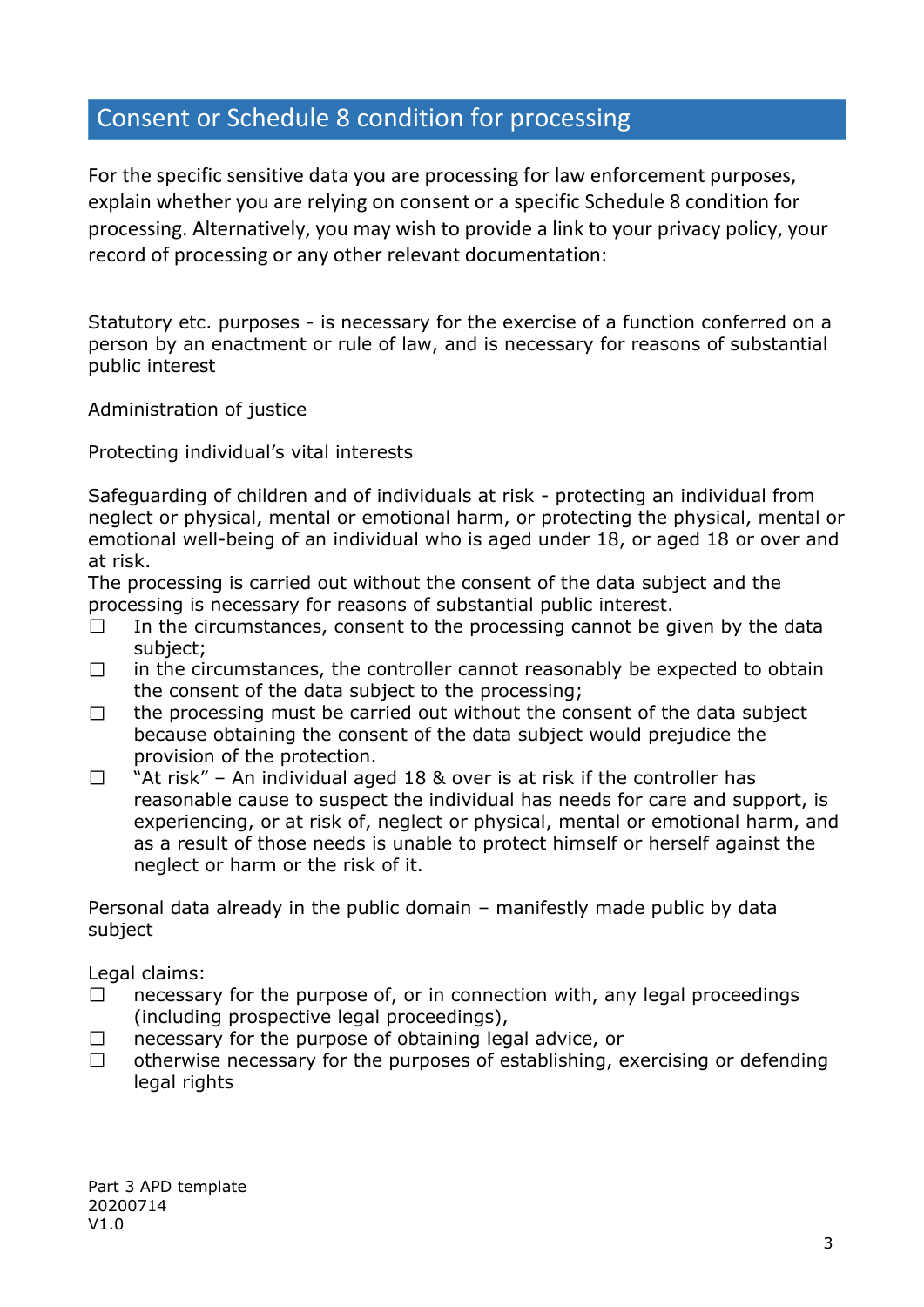Preventing Fraud

- $\Box$ the disclosure of personal data by a competent authority as a member of an anti-fraud organisation,
- the disclosure of personal data by a competent authority in accordance with  $\Box$ arrangements made by an anti-fraud organisation, or
- the processing of personal data disclosed as described above  $\Box$

Archiving etc

- $\Box$ for archiving purposes in the public interest,
- $\Box$ for scientific or historical research purposes, or
- $\Box$ for statistical purposes.

## Procedures for ensuring compliance with the principles

You need to explain, in brief and with reference to the conditions relied upon, how your procedures ensure your compliance with the principles below.

This helps you meet your accountability obligations. You have a responsibility to demonstrate that your policies and procedures ensure your compliance with the wider requirements of Part 3 of the DPA 2018 and in particular the principles. The sensitivity of the data means the technical and organisational measures you have in place to protect it are crucially important.

In explaining your compliance with the principles, you should consider the specifics of your processing with respect to the specific data you have identified above.

There is also no requirement to reproduce information which is recorded elsewhere  $$ **questions may be answered with a link or reference to other documentation, to your policies and procedures, your Data Protection Impact Assessments (DPIAs) or to your privacy notices.** 

#### **Accountability principle**

i. Do we maintain appropriate documentation of our processing activities? Yes – Records of processing; logs; audits; DPIAs

ii. Do we have appropriate data protection policies? Yes – there is an overarching data protection policy supported by guidance and process documents. There is also a suite of Information Security Policies.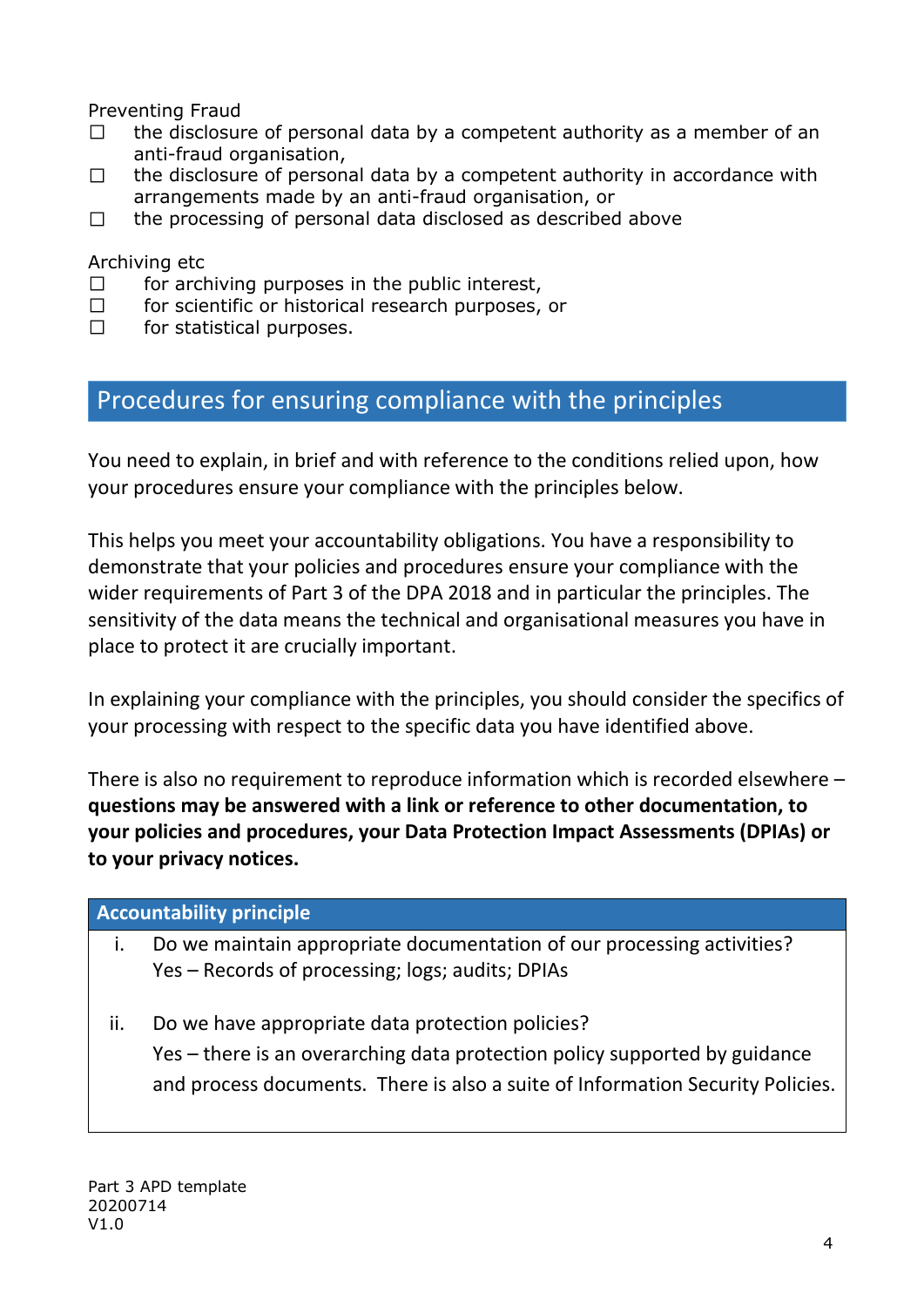iii. Do we keep logs in accordance with our obligations under section 62? Yes, the operational systems are designed to meet the logging requirements.

#### **Principle (1): lawfulness and fairness**

- i. If the processing is relying on a Schedule 8 condition, is the processing strictly necessary for the identified law enforcement purposes? Yes – the processing will only take place where is a strictly necessary for the purposes of prevention, investigation, detection or prosecution of criminal offences or the execution of criminal penalties, including the safeguarding against and the prevention of threats to public security.
- ii. If we are relying on consent for processing, are we satisfied that the consent is valid? Consent is rarely used, however when it is it is freely given, fully informed, unambiguous and can be withdrawn at any time.
- iii. Do we make appropriate privacy information available with respect to the sensitive data?

Yes. Information is available in the Privacy Notice and where required additional attention will be brought to it in the specific circumstances.

[Privacy Notice | South Wales Police \(south-wales.police.uk\)](https://www.south-wales.police.uk/hyg/southwales/privacy-notice/)

[Privacy Notice | Gwent Police](https://www.gwent.police.uk/hyg/fpngwent/privacy-notice/)

#### **Principle (2): purpose limitation**

- i. What are the law enforcement purpose(s) for processing as outlined in section 31? the processing will only take place where is a strictly necessary for the purposes of prevention, investigation, detection or prosecution of criminal offences or the execution of criminal penalties, including the safeguarding against and the prevention of threats to public security
- ii. Are our purposes for law enforcement processing specified, explicit and legitimate? Yes.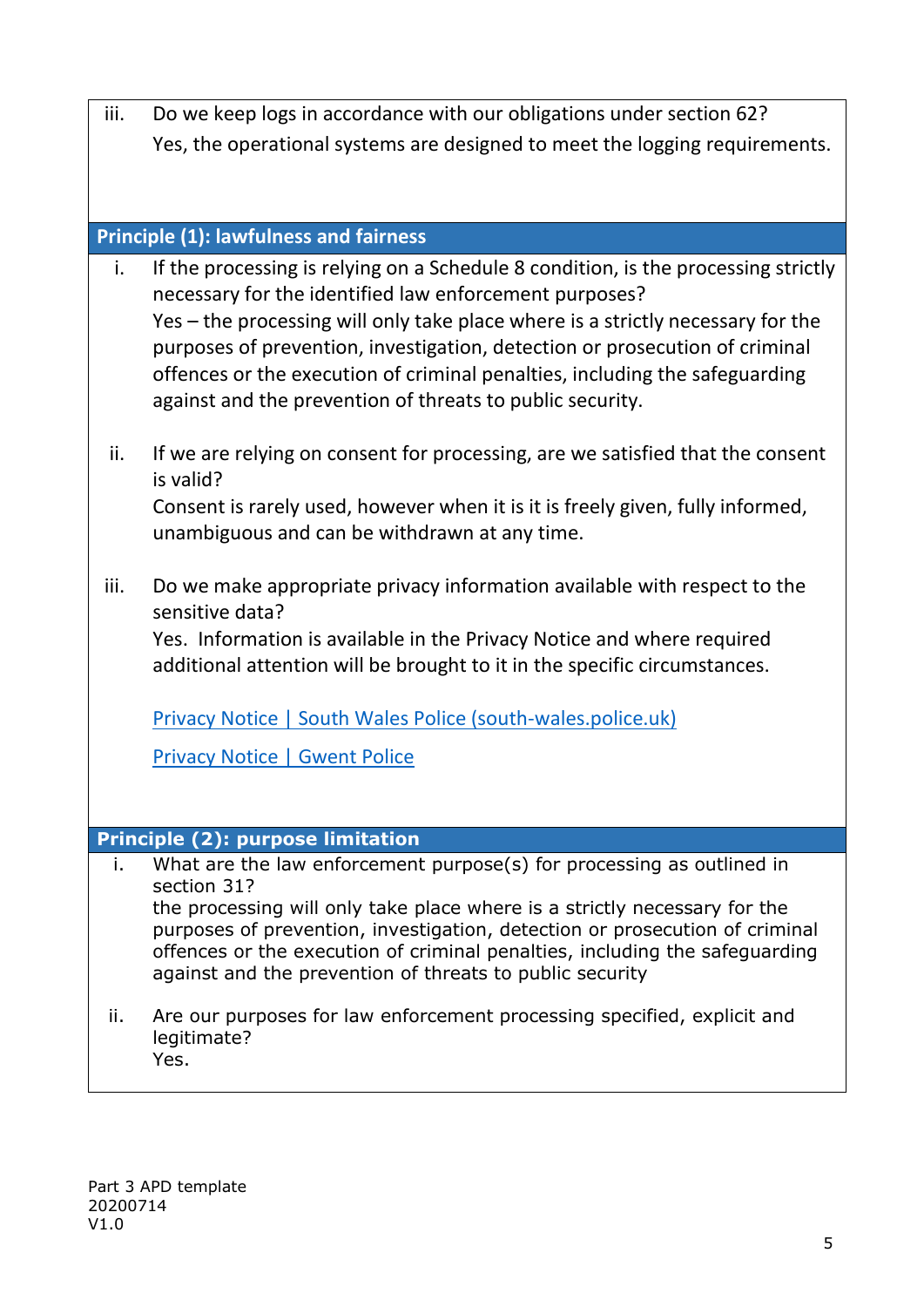- iii. If we process sensitive data for a new law enforcement purpose, do we ensure the new processing is authorised by law and is necessary and proportionate? Yes.
- iv. If we are planning to use sensitive data for a new purpose other than law enforcement purposes, how will the processing be authorised by law and also meets the requirements of the GDPR and DPA 2018? The compatibility test will be performed and consideration given to the fair processing information given at the time that the information was collected and whether additional information needs to be provided. As a statutory body, common law or statutory/regulatory powers will apply to all processing activities.

#### **Principle (3): data minimisation**

- i. Are we satisfied that we only collect sensitive data we actually need for our specified purposes and that it is proportionate? Yes – the systems are designed only to capture relevant information
- ii. Are we satisfied that we have sufficient sensitive data to properly fulfil those purposes? Yes – the systems are designed only to capture relevant information
- iii. Do we periodically review this particular sensitive data, and delete anything we don't need?

Yes – there are specific review periods in place for all data.

#### **Principle (4): accuracy**

- i. Do we have a process in place to identify when we need to keep the sensitive data updated to properly fulfil our purpose, and do we erase or rectify inaccurate data as necessary without delay? Yes – although information may be marked with a supplementary statement instead of amendment where information cannot be changed for evidential purposes.
- ii. Do we distinguish between sensitive personal data based on facts and sensitive personal data based on personal assessments (opinion)? Yes.
- iii. Where relevant and as far as possible, do we distinguish between sensitive personal data relating to different categories of data subject, as outlined in section 38(3)? Each category of data subject is defined.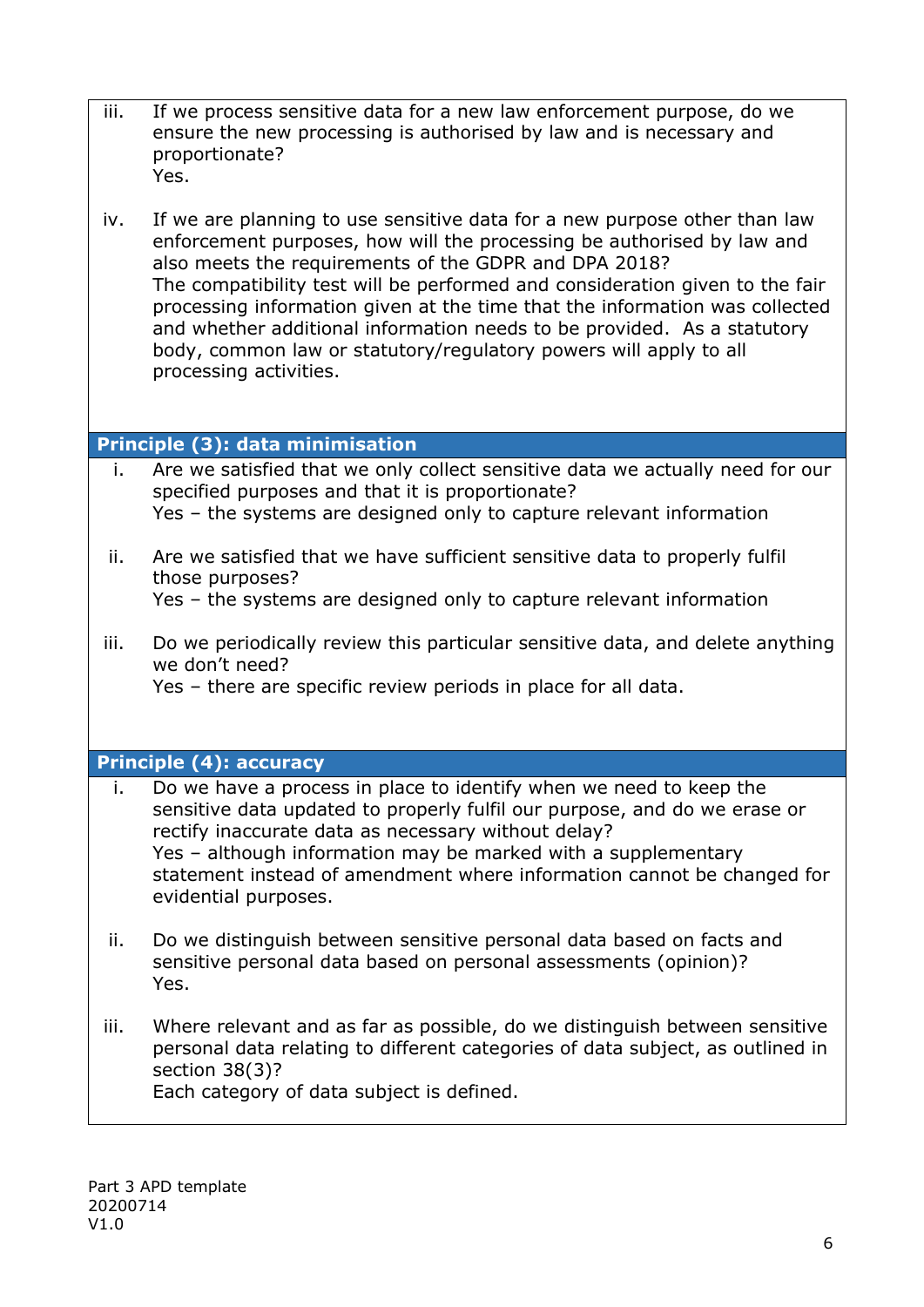iv. Do we meet the verification requirements under section 38(5) for the transmission of data? Yes.

#### **Principle (5): storage limitation**

- i. Do we carefully consider how long we keep the sensitive data for the purpose for which it is processed and can we justify this amount of time? Yes – all data is subject to review in accordance with retention periods
- ii. Have we established appropriate time limits for the periodic review of the need for the continued storage of this sensitive personal data? Yes – there are regulatory and statutory time limits for such periodic reviews.

#### **Principle (6): security**

- i. Have we analysed the risks presented by our processing and used this to assess the appropriate level of security we need for this data? Yes – data is assessed in a number of ways, DPIA, risk assessment, information risk assessment and information asset management, Data Protection compliance and is also subject to the Government Data Classification Scheme.
- ii. Do we have an information security policy (or equivalent) regarding this sensitive data and do we take steps to make sure the policy is implemented? Is it regularly reviewed? Sensitive data processed for law enforcement purposes is subject to regulatory and statutory requirements in terms of retention. There is an information security policy which addresses access controls and technical security measures and an overarching data protection policy which sets out the processing requirements for data.
- iii. Have we put other technical measures or controls in place because of the circumstances and the type of sensitive data we are processing? The information is kept on secure police systems. Users are vetted and access management is provided on a need-to-know basis. Training is provided annually to all staff and there is a dedicated Information Management Team which provides specific and general advice to the force on data handling matters. DPIAs are embedded into processes to ensure that appropriate measures are taken in respect of different types of data.